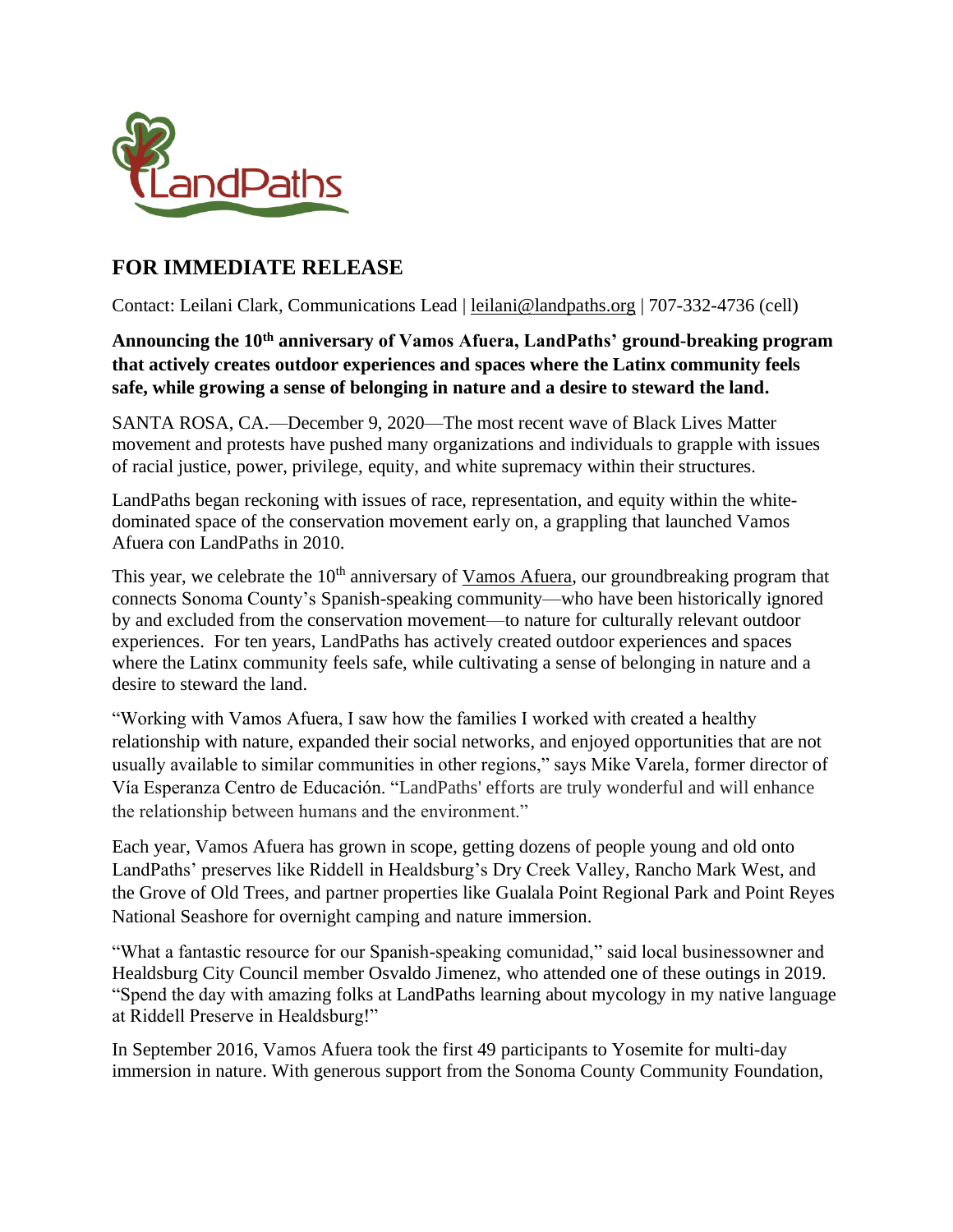the Yosemite trips have happened every year up to 2020, when it was put on pause due to the coronavirus pandemic.

# **Building Equity Began at Bayer Farm**

In 1999, LandPaths launched the first free outings programs to get local residents out on protected land in Sonoma County. Turnout was great, but it was quickly made clear that the outings were not reaching the Latinx community.

"When we initially tried to convince the Spanish-speaking community to participate in our hikes our outreach efforts failed miserably," says LandPaths' Executive Director Craig Anderson.

Determined to make inroads, in 2004, LandPaths received a grant from the State Coastal Conservancy to work on internal issues of diversity. The staff completed diversity and equity training, gaining insight into why the outreach hadn't worked. It really came down to trust. The Latinx community didn't know LandPaths; Traditional methods of outreach didn't work.

LandPaths made the decision to build relationships and trust by pursuing a place-based and community-based approach. In 2007, LandPaths broke ground on land owned by the City of Santa Rosa, with support from the Sonoma County Agricultural Preservation and Open Space District. LandPaths' [Bayer Farm,](https://www.landpaths.org/bayer-farm/) a unique partnership that brought nature to the heart of a predominantly Latinx neighborhood with few parks or opens spaces, launched a new era in the organization's history.

At that time, Magdalena Ridley, a community organizer born and raised in Roseland, was hired by LandPaths, taking the lead on Bayer Farm. With the help of volunteers, including local teens, she literally planted first seeds on the farm, which became a thriving community hub.

In 2010, Ridley launched a new Spanish language outings program, naming it *Vamos Afuera con LandPaths*. Bayer Farm became the primary hub for outreach and Vamos Afuera grew in popularity, getting people young and old outside to LandPaths' Grove of Old Trees and eventually Rancho Mark West, Bohemia, Riddell, and partner open spaces such as Taylor Mountain and Healdsburg Ridge.

"Bayer Farm became a portal to other preserves," says New Audiences Manager Omar Gallardo, who began managing Vamos Afuera in 2012.

"Our engagement with the Latinx community continues to increase," says Craig Anderson. "It is no longer isolated to just one program. Close to 50 percent of our staff is now bilingual and progress towards equity runs through the organization. Bayer Farm was the bridge. It didn't just allow Roseland to connect to the land. It allowed LandPaths to connect to Roseland."

Now nestled within LandPaths' Branching Out Conservation for Everyone initiative and managed by Senior Bilingual Field Specialist Guadalupe Casco, Vamos Afuera has continued to expand. Just before the coronavirus pandemic forced most of Sonoma County to shut-down, Casco was on the brink of launching a Vamos Afuera docent program to create opportunities for Spanish speaking volunteers to lead outings. When safe to do so, the docent program will resume, the first of its kind in Sonoma County.